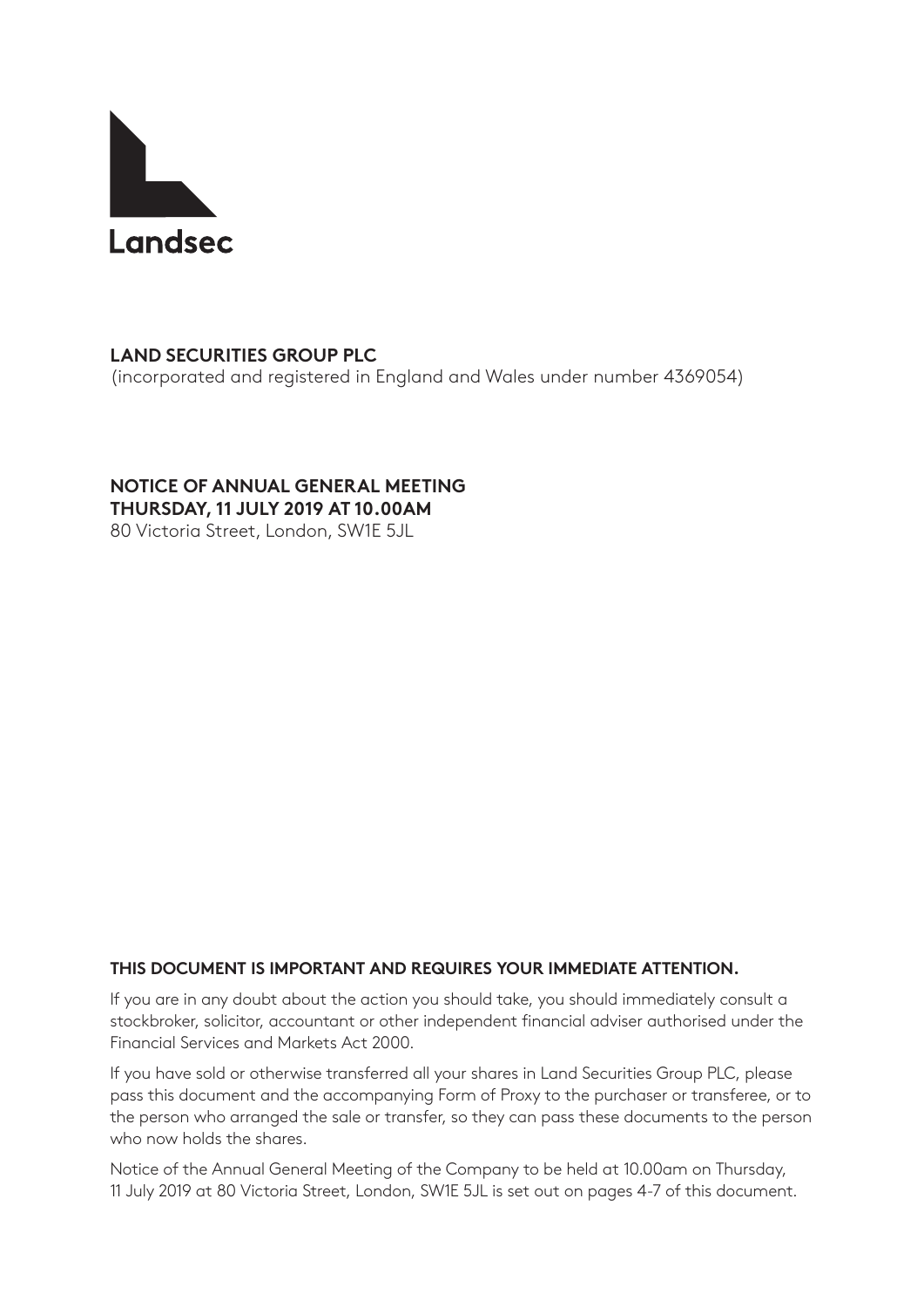# **Contents**

| Letter from the Chairman                              |           |  |
|-------------------------------------------------------|-----------|--|
| Notice and Resolutions                                | $4 - 7$   |  |
| Part I – Explanatory notes                            | $8-12$    |  |
| Part II – Shareholder notes                           | $12 - 15$ |  |
| Appendix 1 - Changes to Articles of Association 15-16 |           |  |

**Annual General Meeting**

Land Securities Group PLC 80 Victoria Street London SW1E 5JL



1 NOVA, VICTORIA 3 CARDINAL PLACE 5 KINGS GATE 7 62 BUCKINGHAM GATE<br>2 PORTLAND HOUSE 4 THE ZIG ZAG BUILDING 6 123 VICTORIA STREET 8 WELLINGTON HOUSE

Access by public transport



London Victoria



Buses stop at or near London Victoria rail station. Please see Transport for London for details (many buses are adapted for wheelchair users).



#### **Underground**

Victoria: Circle, District and Victoria lines St James's Park: Circle and District lines (the nearest exit for the Victoria line is Cardinal Place).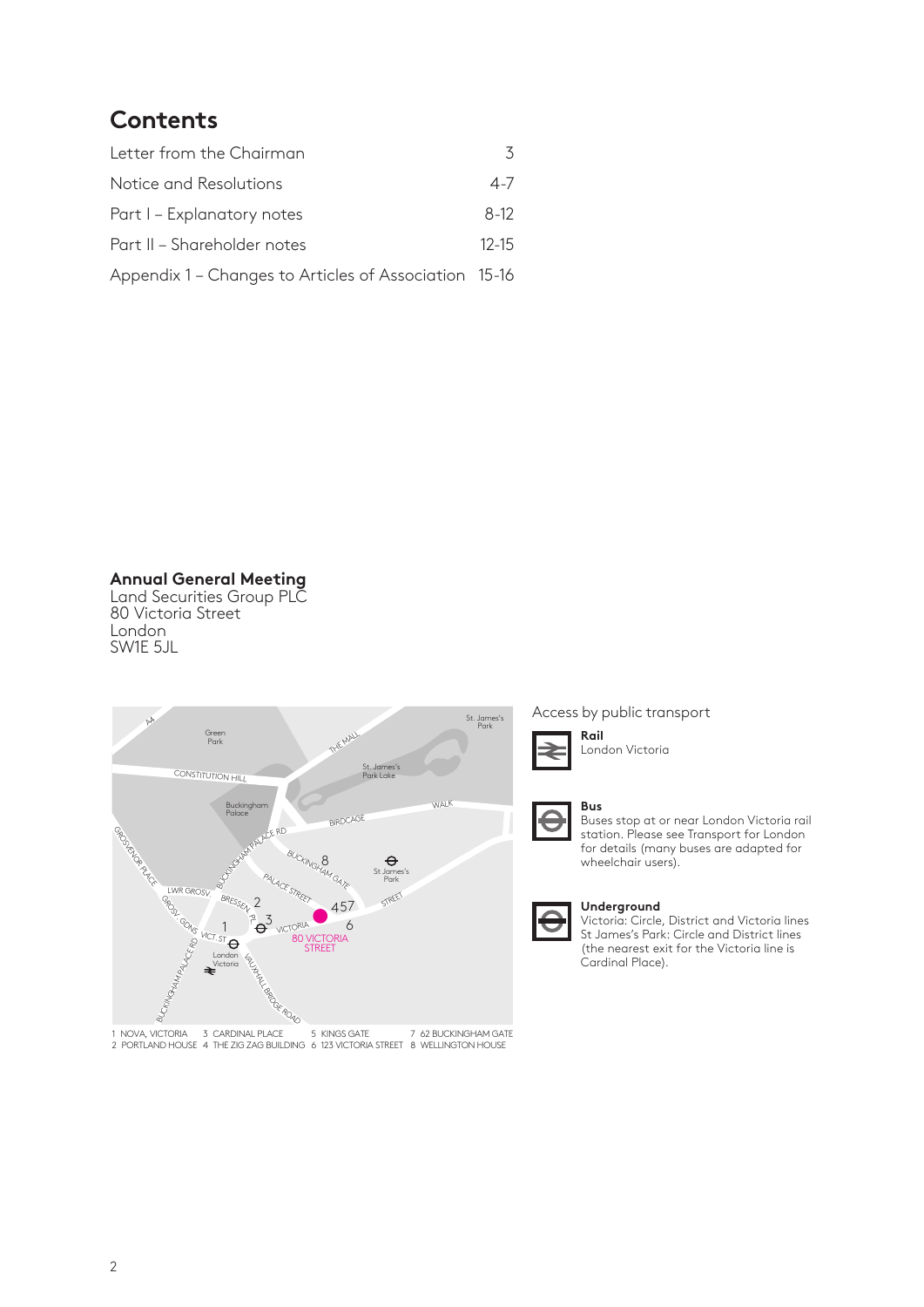

Land Securities Group PLC 100 Victoria Street London SW1E 5JL www.landsec.com Registered in England and Wales: No. 4369054

10 June 2019

Dear shareholder,

# **Annual General Meeting to be held on Thursday, 11 July 2019**

I have pleasure in inviting you to the Company's Annual General Meeting to be held at 10.00am on Thursday, 11 July 2019 at 80 Victoria Street, London SW1E 5JL.

We have again chosen to hold this year's AGM at our office at 80 Victoria Street. The page opposite shows a map of the AGM venue as well as some of our nearby properties.

A Notice of Meeting, including the proposed Resolutions, follows this letter and your Form of Proxy is also enclosed. A copy of the Notice and the Company's 2019 Annual Report can be viewed on our website: landsec.com.

The AGM provides an opportunity for your Directors to meet with you, provide our thoughts on Landsec's performance and strategy and answer your questions. We therefore encourage you to attend. However, if you are unable to do so, please complete and return your Form of Proxy as soon as possible but in any event so as to arrive not later than 10.00am on Tuesday, 9 July 2019. Please note that if you return your Form of Proxy, you may still attend, speak and vote at the Meeting in person if you subsequently wish to do so.

There are 21 Resolutions proposed at this year's AGM and we will take all of these on a poll vote (so as to record accurately the decisions of all members who have voted either by proxy or who attend the meeting and vote). This will be conducted at the Meeting by means of a paper poll, with each shareholder having one vote for each share held. The voting results will be notified to the London Stock Exchange and posted on our website as soon as possible after the Meeting.

Explanatory notes in respect of the proposed Resolutions are set out in Part I of the Notice. Your Directors consider the Resolutions to be in the best interests of the Company and its shareholders as a whole and unanimously recommend you vote in favour of them, as they intend to do in respect of their own beneficial shareholdings.

My Board colleagues and I look forward to seeing as many of you as possible at the Meeting and thank you for your continued support.

Yours sincerely,

Cressida Hogg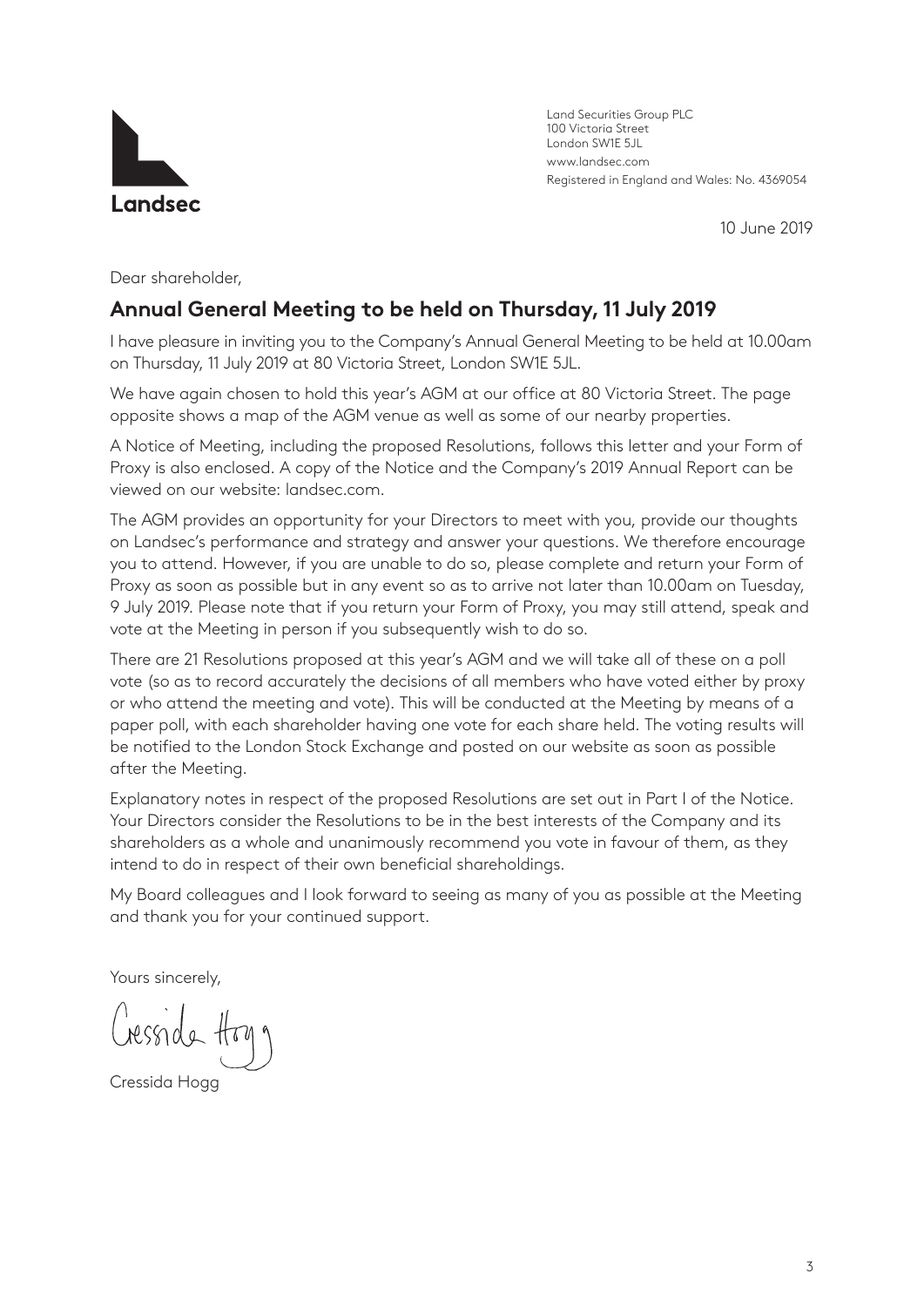# **Notice and Resolutions**



Land Securities Group PLC 100 Victoria Street London SW1E 5JL www.landsec.com Registered in England and Wales: No. 4369054

# **Notice of the 2019 Annual General Meeting**

Notice is hereby given that the 2019 Annual General Meeting (AGM or Meeting) of Land Securities Group PLC (the Company) will be held at 10.00am on Thursday, 11 July 2019 at 80 Victoria Street, London, SW1E 5JL for the transaction of the following business.

Resolutions 1 to 17 will be proposed as Ordinary Resolutions. To be passed, an Ordinary Resolution requires the approval of shareholders representing a simple majority of the votes cast on the Resolution. Resolutions 18 to 21 will be proposed as Special Resolutions. To be passed, a Special Resolution requires the approval of shareholders representing at least 75% of the votes cast on the Resolution.

Explanatory notes to each of the Resolutions are set out in Part I of this Notice on pages 8-12.

# **Ordinary Resolutions**

### **1. 2019 Annual Report**

To receive the Company's accounts, together with the Report of the Directors and the Auditor's Report on those accounts, for the financial year ended 31 March 2019 (2019 Annual Report).

### **2. Directors' Remuneration – Annual Report**

To approve the Annual Report on Remuneration set out on pages 96-107 of the 2019 Annual Report.

# **3. Final dividend**

To declare a final dividend of 11.65p per ordinary share for the financial year ended 31 March 2019.

#### **Election and Re-election of Directors**

- **4.** To elect Madeleine Cosgrave as a Director of the Company in accordance with the Company's articles of association.
- **5.** To elect Christophe Evain as a Director of the Company in accordance with the Company's articles of association.
- **6.** To re-elect Robert Noel as a Director of the Company.
- **7.** To re-elect Martin Greenslade as a Director of the Company.
- **8**. To re-elect Colette O'Shea as a Director of the Company.
- **9.** To re-elect Christopher Bartram as a Director of the Company.
- **10.** To re-elect Edward Bonham Carter as a Director of the Company.
- **11.** To re-elect Nicholas Cadbury as a Director of the Company.
- **12.** To re-elect Cressida Hogg as a Director of the Company.
- **13.** To re-elect Stacey Rauch as a Director of the Company.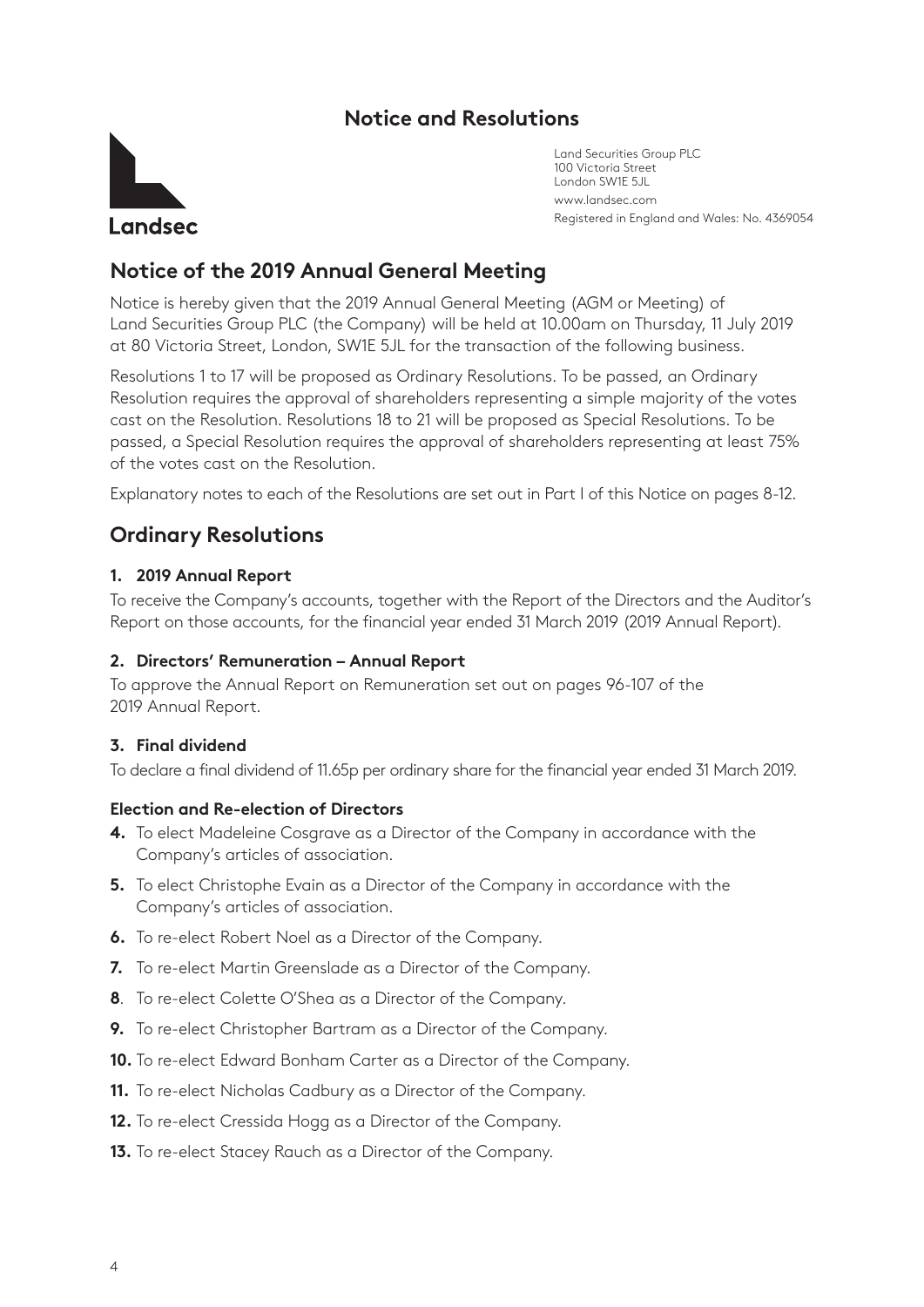## **14. Re-appointment of auditor**

To re-appoint Ernst & Young LLP (EY) as auditor of the Company to hold office until the conclusion of the next general meeting at which accounts are laid before the Company.

### **15. Remuneration of auditor**

To authorise the Directors to determine the remuneration of the auditor.

### **16. Authority to make political donations**

In accordance with sections 366 and 367 of the Companies Act 2006 (2006 Act), to authorise the Company and any company which is or becomes its subsidiary at any time during the period for which this Resolution has effect to:

- (i) make political donations to political parties, other political organisations and/or independent election candidates; and
- (ii) incur other political expenditure,

providing such expenditure does not exceed £50,000 in aggregate for paragraphs (i) and (ii) above.

This authority shall expire after the conclusion of the Company's next Annual General Meeting. Any terms used in this Resolution which are defined in Part 14 of the 2006 Act shall have the same meaning as is given to those terms in Part 14 of the 2006 Act.

# **17. Authority to allot securities**

Pursuant to section 551 of the 2006 Act, to authorise the Directors generally and unconditionally to allot shares in the Company and to grant rights to subscribe for or convert any security into shares in the Company:

- (i) up to an aggregate nominal amount of £26,363,094; and
- (ii) in so far as such shares comprise equity securities (as defined in section 560 of the 2006 Act) up to a further nominal amount of £26,363,094 in connection with an offer by way of a rights issue:
	- (a) to ordinary shareholders in proportion (as nearly as may be practicable) to their existing holdings; and
	- (b) to holders of other equity securities as required by the rights of those securities or as the Directors otherwise consider necessary,

and so that the Directors may impose any limits or restrictions and make any arrangements which they consider necessary or appropriate to deal with treasury shares, fractional entitlements, record dates, legal, regulatory or practical problems in, or under the laws of, any territory or any other matter.

This authority shall expire at the earlier of the conclusion of the next Annual General Meeting of the Company or 15 months from the date this Resolution is passed (unless previously renewed, varied or revoked by the Company in general meeting), provided that the Company may make offers and enter into agreements before this authority expires which would, or might, require equity securities to be allotted or subscription or conversion rights to be granted after the authority ends and the Directors may allot equity securities or grant rights to subscribe for or convert securities into ordinary shares under any such offer or agreement as if the authority had not expired. This authority replaces all previous authorities.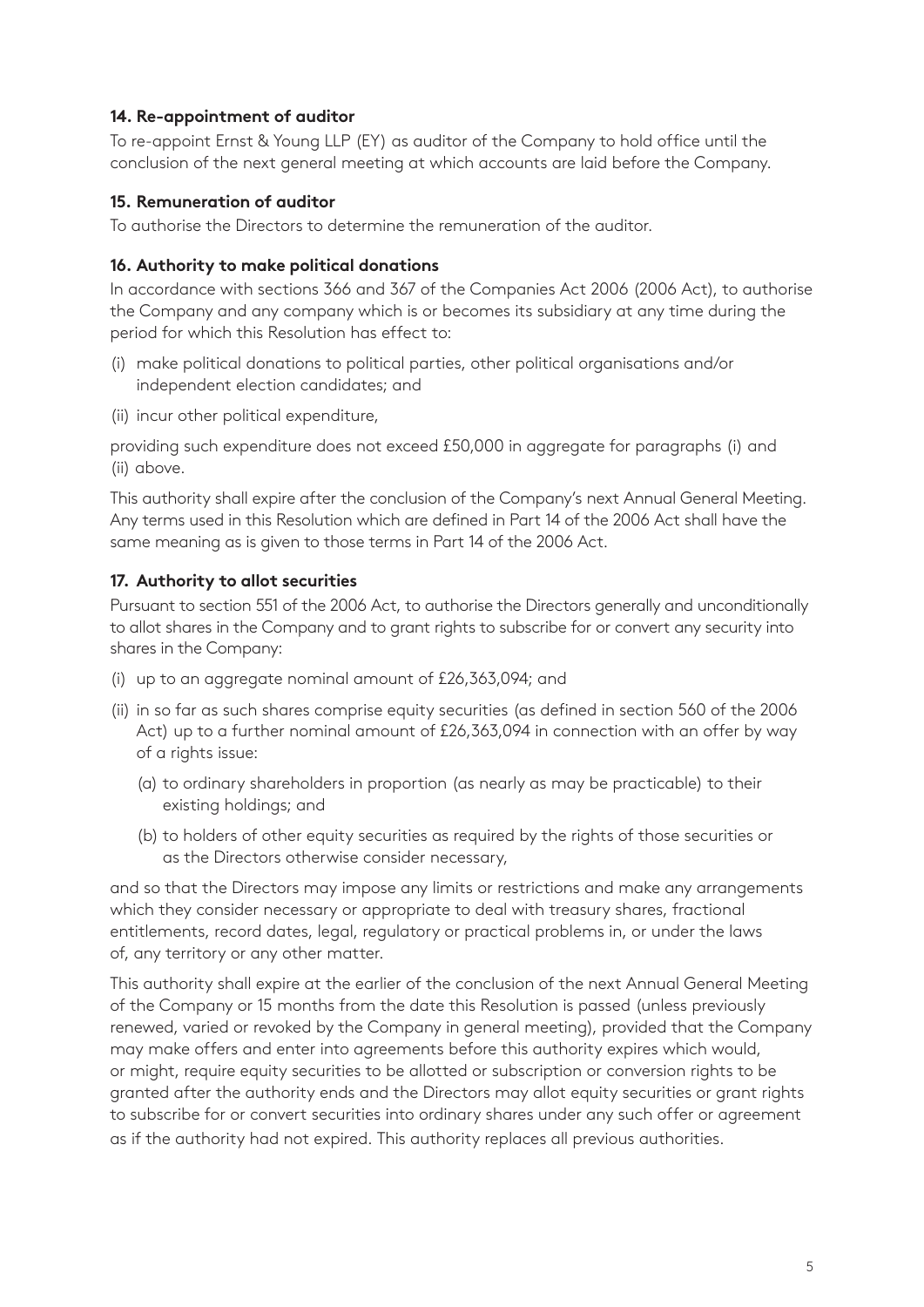# **Special Resolutions**

# **18. General authority to disapply pre-emption rights**

Subject to Resolution 17 being passed, to authorise the Directors to allot equity securities (pursuant to sections 570 and 573 of the 2006 Act) for cash under the authority given by Resolution 17 and/or to sell treasury shares as if section 561(1) of the 2006 Act did not apply to any such allotment or sale, provided that this power shall be limited to:

- (i) the allotment of equity securities and sale of treasury shares for cash in connection with an offer of, or invitation to apply for, equity securities made to (but in the case of the authority granted under paragraph (ii) of Resolution 17, by way of a rights issue only):
	- (a) ordinary shareholders in proportion (as nearly as may be practicable) to their existing holdings; and
	- (b) holders of other equity securities, as required by the rights of those securities or, if the Directors consider it necessary, as permitted by the rights of those securities,

and so that the Directors may impose any limits or restrictions and make any arrangements which they consider necessary or appropriate to deal with treasury shares, fractional entitlements, record dates, legal, regulatory or practical problems in, or under the laws of, any territory or any other matter; and

(ii) in the case of the authority granted under paragraph (i) of Resolution 17 and/or in the case of any sale of treasury shares, to the allotment (otherwise than under paragraph (i) of this Resolution) of equity securities or sale of treasury shares up to a nominal amount of £3,954,464 (being 5% of the Company's issued ordinary share capital, excluding treasury shares, as at 30 May 2019).

This power shall expire at the earlier of the conclusion of the next Annual General Meeting of the Company or 15 months from the date this Resolution is passed, provided that the Company may make offers and enter into agreements before this authority expires which would, or might, require equity securities to be allotted (and treasury shares to be held) after the authorisation expires and the Directors may allot equity securities (and sell treasury shares) under any such offer or agreement as if the authority had not expired.

# **19. Additional authority to disapply pre-emption rights for purposes of acquisitions or capital investments**

Subject to Resolution 17 being passed and in addition to any authority granted under Resolution 18 to allot equity securities (pursuant to the 2006 Act) for cash under the authority given by that Resolution, to authorise the Directors to allot equity securities (pursuant to sections 570 and 573 of the 2006 Act) for cash under the authority given by Resolution 17 and/or to sell treasury shares as if section 561(1) of the 2006 Act did not apply to any such allotment or sale, provided that this power shall be:

- (i) limited, in the case of the authority granted under paragraph (i) of Resolution 17 and/or in the case of any sale of treasury shares, to the allotment of equity securities or sale of treasury shares up to a nominal amount of £3,954,464 (being 5% of the Company's issued ordinary share capital, excluding treasury shares, as at 30 May 2019); and
- (ii) used only for the purposes of financing (or refinancing, if the authority is to be used within six months after the original transaction) a transaction which the Directors determine to be an acquisition or other capital investment of a kind contemplated by the Statement of Principles on Disapplying Pre-Emption Rights most recently published by the Pre-Emption Group prior to the date of this Notice.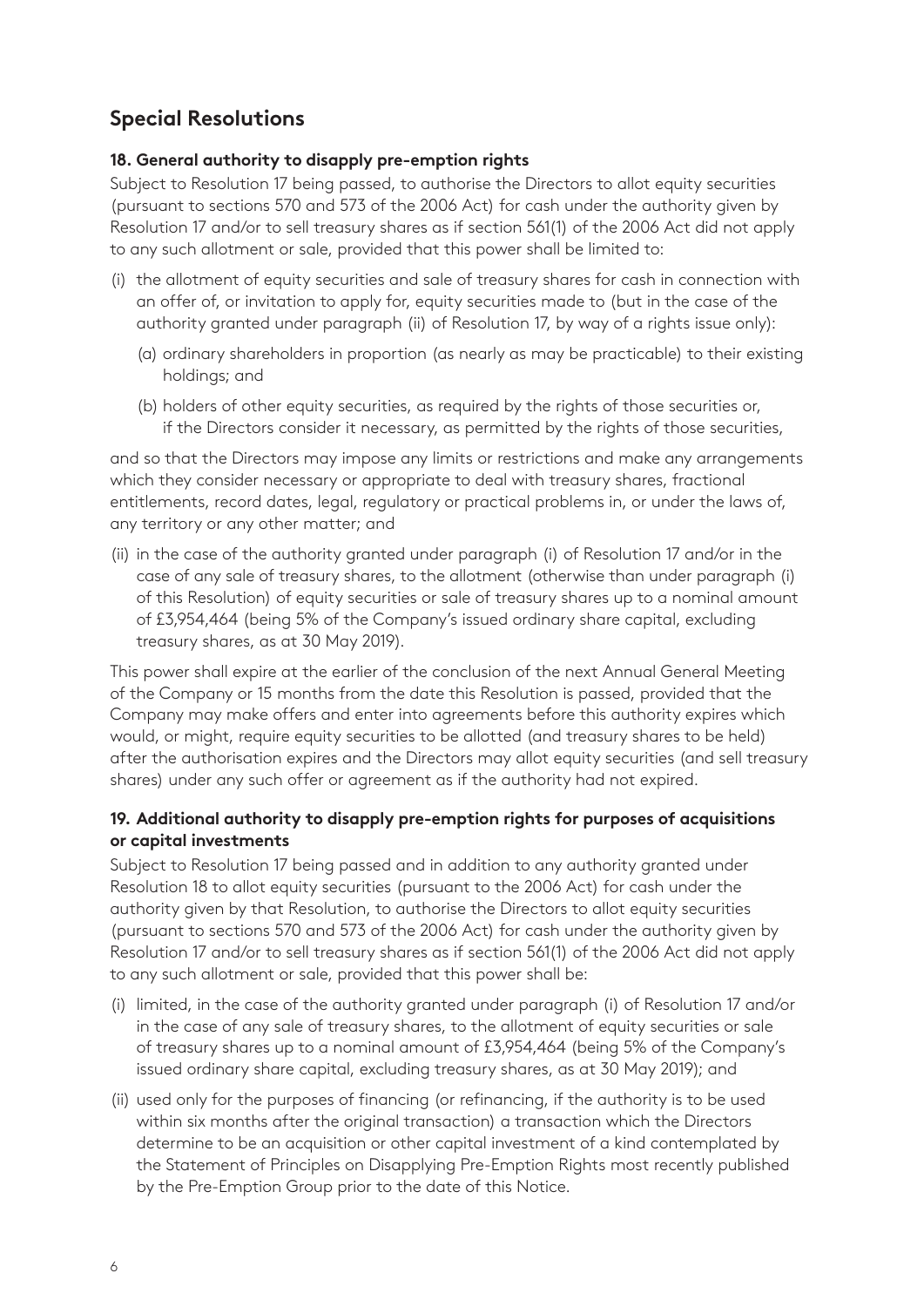This power shall expire at the earlier of the conclusion of the next Annual General Meeting of the Company or 15 months from the date this Resolution is passed, provided that the Company may make offers and enter into agreements before this authority expires which would, or might, require equity securities to be allotted (and treasury shares to be held) after the authorisation expires and the Directors may allot equity securities (and sell treasury shares) under any such offer or agreement as if the authority had not expired.

# **20.Authority to purchase own shares**

Pursuant to section 701 of the 2006 Act, to authorise the Company generally and unconditionally to make market purchases (as defined in section 693(4) of the 2006 Act) of its ordinary shares on such terms as the Directors think fit, provided that:

- (i) the maximum number of ordinary shares that may be acquired is 74,146,201 (being 10% of the Company's issued ordinary share capital, excluding treasury shares, as at 30 May 2019);
- (ii) the minimum price (exclusive of expenses) which may be paid for an ordinary share is  $10<sup>2</sup>/3p$ ; and
- (iii) the maximum price (exclusive of expenses) which may be paid for each ordinary share is the higher of:
	- (a) 105% of the average of the middle-market quotations of an ordinary share of the Company as derived from the London Stock Exchange Daily Official List for the five business days immediately preceding the day on which the ordinary share is contracted to be purchased; and
	- (b) an amount equal to the higher of the price of the last independent trade of an ordinary share and the highest current independent purchase bid for an ordinary share on the trading venues where the purchase is carried out.

This authority shall expire at the earlier of the conclusion of the next Annual General Meeting of the Company or 15 months from the date this Resolution is passed, provided that the Company shall be entitled, at any time prior to the expiry of this authority, to make a contract of purchase which would or might be executed wholly or partly after the expiry of this authority and to purchase ordinary shares in accordance with such contract as if the authority had not expired.

# **21. To adopt new articles of association**

That the articles of association produced to the meeting and initialled by the Chairman of the meeting for the purpose of identification be adopted as the articles of association of the Company in substitution for, and to the exclusion of, the current articles of association.

By Order of the Board

**Tim Ashby**  Group General Counsel and Company Secretary 10 June 2019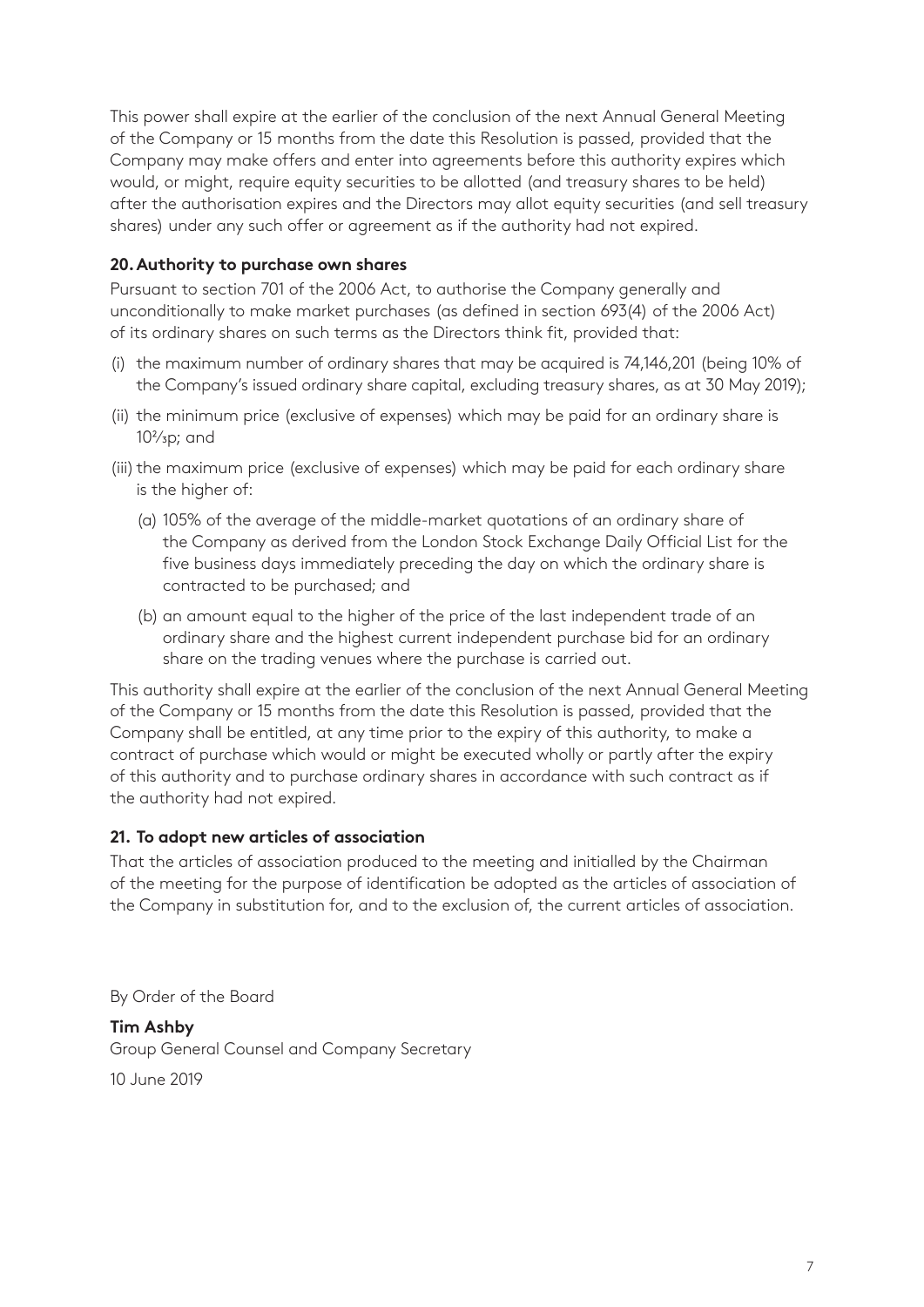# **Part I Explanatory notes**

# **Ordinary Resolutions**

# **Resolution 1 – 2019 Annual Report**

For each financial year, the Directors must present their report and the accounts of the Company to shareholders at the AGM. The Directors' Report, the accounts and the report of the Company's auditor on the accounts, and on those parts of the Directors' Remuneration Report that are capable of being audited, are contained within the 2019 Annual Report.

# **Resolution 2 – Directors' Remuneration – Annual Report**

This Resolution seeks shareholder approval for the Directors' Remuneration – Annual Report set out on pages 96-107 of the 2019 Annual Report (the Annual Report on Remuneration) which sets out details of the payments and share awards made to Directors in connection with their performance, and that of the Company, during the year ended 31 March 2019. The vote on the Annual Report on Remuneration is advisory in nature in that payments made or promised to Directors will not have to be repaid, reduced or withheld in the event that Resolution 2 is not passed.

In accordance with legislation, the Company offered shareholders at the 2018 AGM a binding vote to approve the Directors' Remuneration Policy which it is required to do at least once every three years (i.e. next scheduled for the 2021 AGM), but on a more frequent basis if changes are proposed. The Policy was approved by shareholders with a 99% vote in favour and no changes to it are proposed this year. The Company has applied the Policy during the year under review and will continue to apply it for the coming year (as set out in the Annual Report on Remuneration). The Policy is set out in full on pages 111-117 of the 2019 Annual Report.

The Company's auditor, Ernst & Young LLP, has audited those parts of the Directors' Remuneration Report required to be audited and its opinion forms part of its independent report to shareholders, which can be found on pages 123-128 of the 2019 Annual Report.

# **Resolution 3 – Final dividend**

Pursuant to the Board's recommendation, the authority sought from shareholders under this Resolution is to declare a final dividend of 11.65p per ordinary share for the financial year ended 31 March 2019. If approved, the final dividend will be paid as a Property Income Distribution on 25 July 2019 to those shareholders on the Company's statutory register of members as at the close of business on 21 June 2019. Together with the three interim dividends already paid during the financial year, if the final dividend is approved, the total dividend paid by the Company for the financial year ended 31 March 2019 will be up 3.1% at 45.55p per ordinary share (2017/18: 44.20p).

The Company offers a Dividend Reinvestment Plan, whereby shareholders can use their cash dividends to purchase additional shares in the Company. Full details can be found on the Company's website: landsec.com.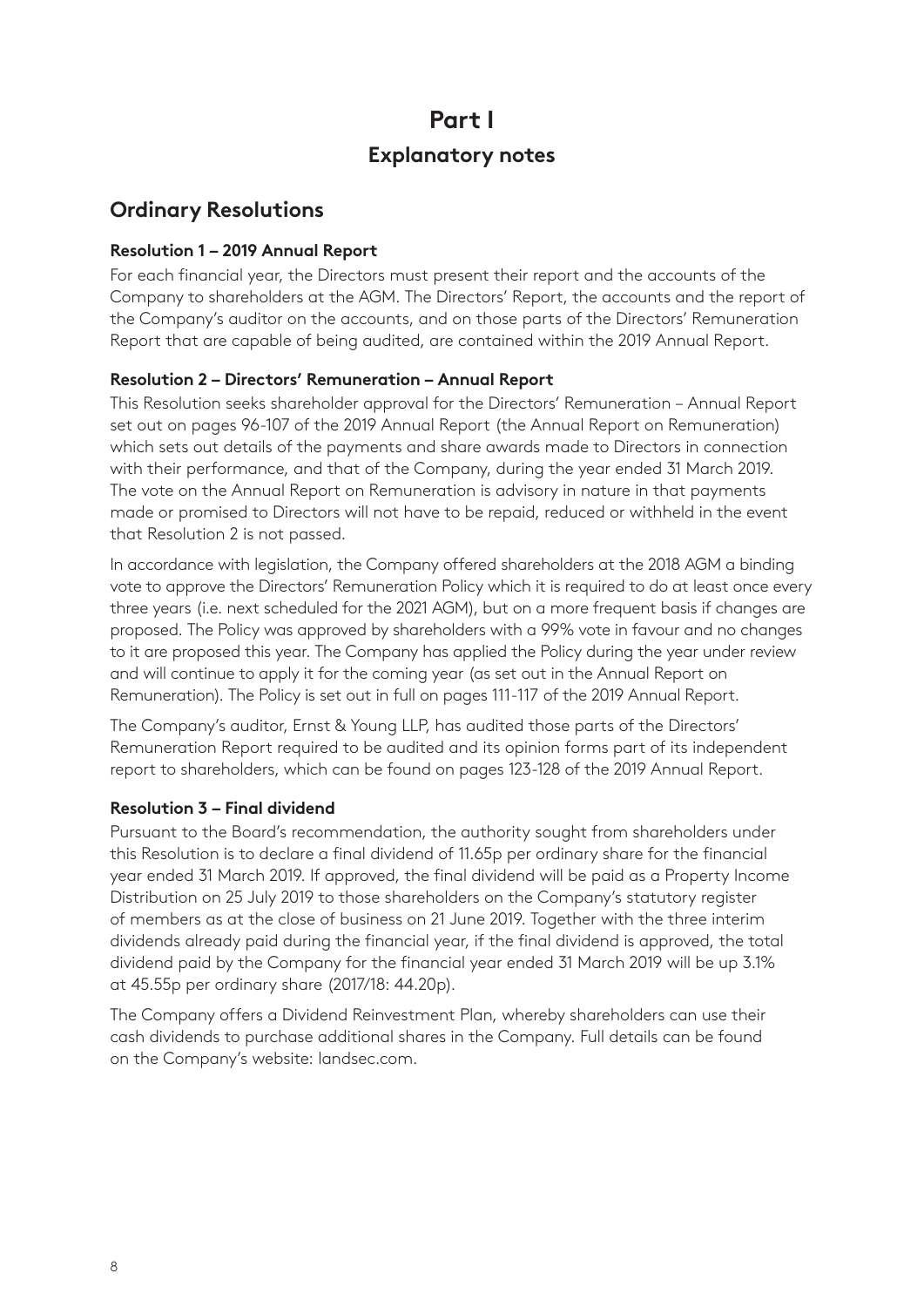### **Resolutions 4 to 13 – Election and Re-election of Directors**

In accordance with the Company's Articles of Association, new Directors appointed since the last AGM are required to seek election to office at the following AGM of the Company. This is the case this year in respect of Madeleine Cosgrave who was appointed as a Non-executive Director on 1 January 2019 and Christophe Evain who was appointed as a Non-executive Director on 1 April 2019. Cressida Hogg was appointed as Chairman with effect from the end of the 2018 AGM and she, along with all other existing Directors, are required to stand for re-election at each AGM of the Company. Accordingly, these Resolutions seek shareholder approval for the election of Madeleine Cosgrave and Christophe Evain and the re-election of all the Company's other current Directors. All Directors standing for re-election have confirmed their willingness to remain in office.

Details of the external Board evaluation process can be found in the Corporate Governance section of the 2019 Annual Report on pages 76-78. The independence, effectiveness and commitment of each of the Non-executive Directors has been reviewed and the Nomination Committee was satisfied with the contributions and time commitment of all the Non-executive Directors during the year. The Board is satisfied that each of the Non-executive Directors (excluding the Chairman) remains independent in both character and judgement and there are no relationships or circumstances likely to affect their independence. It is acknowledged that Chris Bartram has now served over nine years on the Board but the Board continues to consider him independent in character and judgement as evidenced by the way he discharges his duties as a Board and Committee member. His understanding of the business and his property expertise is highly valued through the Board transition and, in the current macro-economic conditions, at this phase of the property cycle. Mr Bartram will therefore continue as a Non-executive Director until the end of the 2019/20 financial year. Accordingly, the Board recommends the re-election of all the Directors.

The Board currently has ten Directors (comprising a Non-executive Chairman, three Executive Directors and six other Non-executive Directors), whose experience and expertise are derived from a range of industries, sectors and personal characteristics that provide an invaluable perspective on the Company's business. Biographical details for each Director, including their career history, skills, competencies and experience and an explanation of why each Director's contribution to the Board is and continues to be important to Landsec's long-term sustainable success, can be found on pages 64-66 of the 2019 Annual Report and on our website: landsec.com/about/our-management.

#### **Resolutions 14 and 15 – Re-appointment of auditor and determination of its remuneration**

EY has indicated its willingness to stand for re-appointment as auditor of the Company. On the recommendation of the Audit Committee, the Board is proposing its re-appointment to office until the conclusion of the AGM in 2020 and also seeking authority to determine its remuneration.

# **Resolution 16 – Political donations**

The 2006 Act requires companies to obtain shareholder consent before they can make donations to a political party, other political organisations or an independent election candidate, or incur any political expenditure. However, the definitions of political donation and political expenditure used in the 2006 Act are very broad and as a result could inadvertently catch support which the Company may wish to give in relation to legitimate activities, such as policy review, law reform and the representation of the business community and special interest groups (such as those concerned with the environment). Such activities are not designed to support any political party or influence public support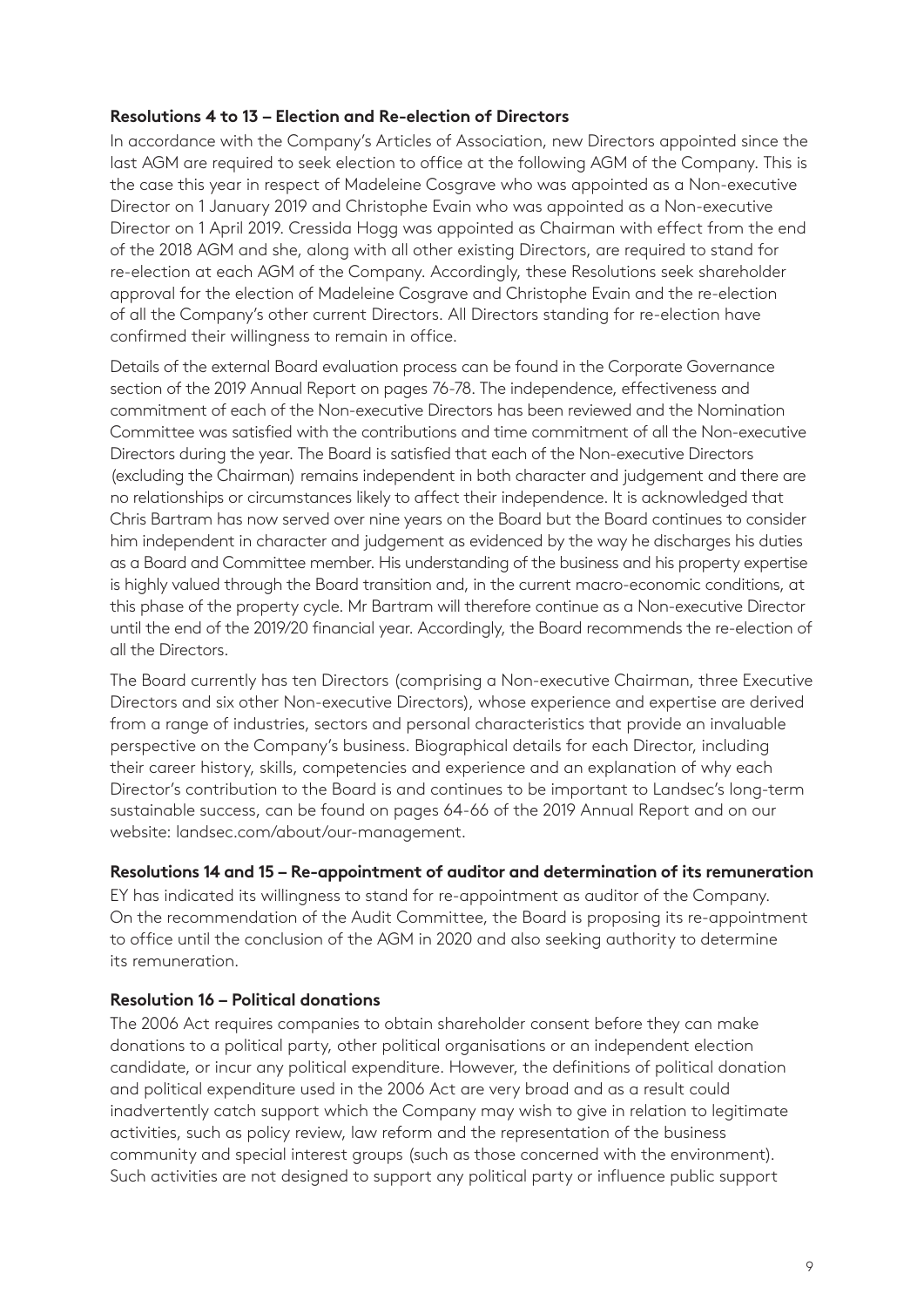for any particular party, other political organisation or an independent election candidate. It is not proposed or intended to alter the Company's policy of not making political donations, within the normal meaning of that expression.

The authority being sought under this Resolution is of a precautionary nature to ensure the Company and its subsidiaries do not inadvertently breach the 2006 Act.

### **Resolution 17 – Authority to allot securities**

Under section 551 of the 2006 Act, the Directors may only allot shares or grant rights to subscribe for, or convert any security into, shares if authorised to do so by shareholders in a general meeting.

The existing authority provided at last year's AGM to allot shares in this way expires at the conclusion of this year's AGM. Consequently, this Resolution seeks to renew the authority for a further period until the earlier of the conclusion of next year's AGM or 15 months from the date this Resolution is passed (unless previously renewed, varied or revoked by the Company in general meeting).

The aggregate nominal value which can be allotted under the authority set out in paragraph (i) of the Resolution is limited to £26,363,094 (representing 247,154,004 ordinary shares with a nominal value of 102/3p each), which represents approximately one-third of the Company's issued ordinary share capital (excluding treasury shares) as at 30 May 2019, being the latest practicable date prior to the publication of this Notice.

In accordance with guidance issued by The Investment Association, the authority in paragraph (ii) of the Resolution permits the Directors to allot shares, or to grant rights to subscribe for, or convert any security into, shares in the Company only in connection with a fully pre-emptive rights issue, up to a further nominal value of £26,363,094. This amount, together with the authority provided under paragraph (i) of the Resolution, represents approximately two-thirds of the Company's issued ordinary share capital (excluding treasury shares) as at 30 May 2019.

The Directors currently have no intention of issuing new shares, or of granting rights to subscribe for or to convert any security into shares, except in connection with the Company's employee share plans.

As at 30 May 2019 there were 9,839,179 ordinary shares held in treasury, representing approximately 1.3% of the Company's total issued ordinary share capital.

# **Special Resolutions**

# **Resolutions 18 and 19 – Disapplication of pre-emption rights**

Under section 561(1) of the 2006 Act, if Directors wish to allot shares for cash or sell treasury shares for cash (other than pursuant to an employee share scheme), they must in the first instance offer them to existing shareholders in proportion to their holdings. There may be occasions, however, when Directors need the flexibility to finance business opportunities by the issue of shares or the sale of treasury shares for cash without a pre-emptive offer having to be made to existing shareholders.

Resolution 17 renews the Directors' power to allot equity securities and sell treasury shares in exchange for cash without first offering them to existing shareholders. Apart from a rights issue or any other pre-emptive offer concerning equity securities, the authority contained in this Resolution will be limited to the issue of shares for cash up to an aggregate nominal value of £3,954,464 (which includes the sale on a non-pre-emptive basis of any shares held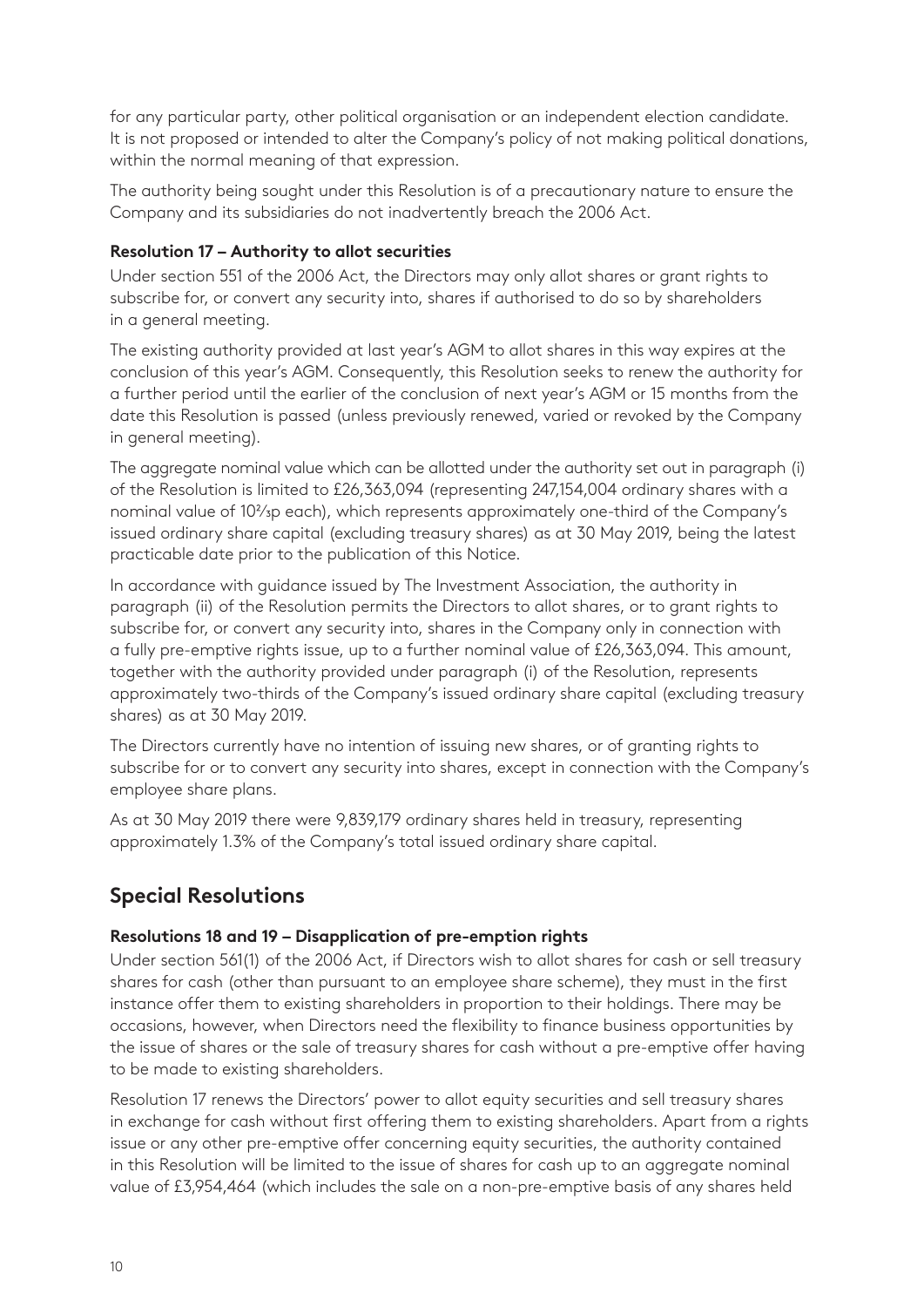in treasury). This number represents approximately 5% of the Company's issued share capital as at 30 May 2019 (excluding treasury shares), being the latest practicable date prior to publication of this Notice.

As contemplated by the Pre-Emption Group's revised Statement of Principles issued in 2015 (the Principles), Resolution 19 seeks an additional and separate authority to disapply pre-emption rights on a rights issue so as to allow the Directors to make exclusions or such other arrangements as may be appropriate to resolve legal or practical problems (which, for example, might arise with overseas shareholders).

The Board confirms, in accordance with the Principles, that it will only allot shares representing more than 5% of the issued ordinary share capital of the Company for cash pursuant to the authority referred to in Resolution 19, where that allotment is in connection with an acquisition or specified capital investment, which is announced contemporaneously with the allotment. Where the authority granted under Resolution 19 is used, the circumstances that have led to its use and the consultation process undertaken will be disclosed by the Company in its next Annual Report.

The Board also confirms, in accordance with the Principles, its intention that (except in relation to an issue pursuant to Resolution 19 in respect of the additional 5% referred to above) no more than 7.5% of the issued ordinary share capital of the Company (excluding treasury shares) will be issued for cash on a non pre-emptive basis during any rolling three-year period, without prior consultation with shareholders.

While the Directors have no present intention of issuing new shares other than pursuant to employee share plans, the Board considers the authority sought to be appropriate in order to provide the Company with flexibility to take advantage of business opportunities as they arise.

If approved, this authority will expire at the earlier of the conclusion of the next AGM or 15 months from the date this Resolution is passed.

#### **Resolution 20 – Authority to purchase own shares**

This Resolution, which will also be proposed as a Special Resolution, renews the authority granted at last year's AGM and which expires at the conclusion of this year's AGM.

It authorises the Company to make market purchases of its own ordinary shares, subject to the 2006 Act, up to 10% of the Company's issued ordinary share capital (excluding any treasury shares), should market conditions and the share price justify such action.

The Directors only intend to make use of this authority if to do so would be expected to lead to an increase in the net asset value and earnings per ordinary share for the remaining shareholders and would be in the best interests of shareholders generally, having due regard to appropriate gearing levels, alternative investment opportunities and the overall financial position of the Company. The Company did not purchase any of its own shares during the financial year ended 31 March 2019.

The minimum price, exclusive of expenses, which may be paid for an ordinary share is 10<sup>2</sup>/<sub>3</sub>p. The maximum price, exclusive of expenses, which may be paid for an ordinary share is the highest of:

- (a) an amount equal to 5% above the average market value for an ordinary share for the five business days immediately preceding the date of purchase, and
- (b) the higher of the price of the last independent trade and the highest current independent purchase bid on the trading venue where the purchase is carried out.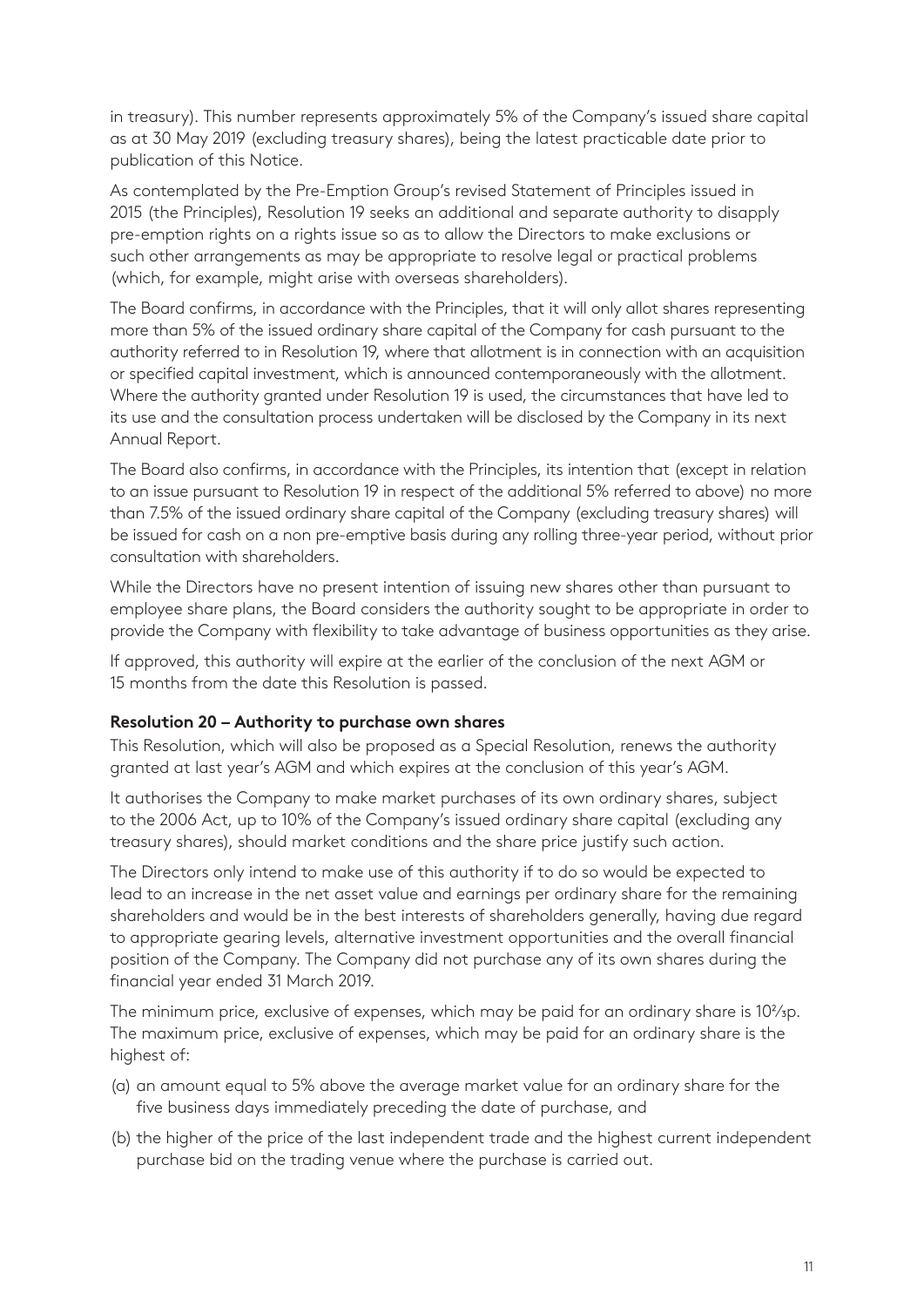Any purchases of ordinary shares would be by means of market purchases through the London Stock Exchange. Any shares purchased under this authority may either be cancelled or held as treasury shares by the Company. Treasury shares may subsequently be cancelled, sold for cash or used to satisfy options issued to employees pursuant to the Company's employee share plans.

As at 30 May 2019, employee share options were outstanding over 2,104,349 ordinary shares which, if exercised using new issue shares, would represent 0.28% of the Company's issued ordinary share capital (excluding treasury shares). If the proposed authority for the Company to purchase its own shares were used in full, that percentage would increase to 0.32%.

As at 30 May 2019 there were no outstanding warrants to subscribe for equity shares in the Company.

The authority will only be valid until the earlier of the conclusion of the next AGM or 15 months from the date this Resolution is passed.

#### **Resolution 21 – Adoption of new articles of association**

This resolution, which is a special resolution, proposes to adopt a new set of articles of association primarily to reflect developments in technology and to enable the Company to streamline some of its administrative processes. The new articles of association as proposed to be adopted pursuant to Resolution 21 will take effect from the conclusion of the AGM. The principal differences between the new and the existing articles of association are summarised in Appendix 1 to this Notice. A copy of the Company's existing articles of association, and a copy marked to show the differences between those and the new articles of association as proposed to be adopted pursuant to Resolution 21, will be available for inspection from the date of this Notice and up to the time of the AGM at the registered office of the Company during usual business hours and at the place of the AGM from 9.45am until the close of the meeting. The existing articles are also available on the Company's website landsec.com/governance.

# **Part II**

# **Shareholder notes**

#### **Ordinary shareholders' right to attend, speak and vote at the Annual General Meeting**

Ordinary shareholders have the right to attend, speak and vote at the AGM by signing the Attendance Card, bringing it along to the Meeting on Thursday, 11 July 2019 at 10.00am and handing it in on arrival. If you do not have an Attendance Card but believe that you should have one, please contact Equiniti, our Registrar, on 0371 384 2128. (Lines are open from 8.30am to 5.30pm, Monday to Friday, except public holidays in England and Wales.) Equiniti's overseas helpline number is +44 121 415 7049.

Only those shareholders entered on the Company's register of members at 6.30pm on 9 July 2019 shall be entitled to attend or vote at the AGM in respect of the number of shares registered in their name at that time. If the Meeting is adjourned, the Company specifies that only shareholders entered on the Company's register of members not later than 6.30pm on the day two days prior to the reconvened meeting shall be entitled to attend and vote at the Meeting. Changes to the register of members after the relevant deadline will be disregarded in determining the rights of any person to attend and vote.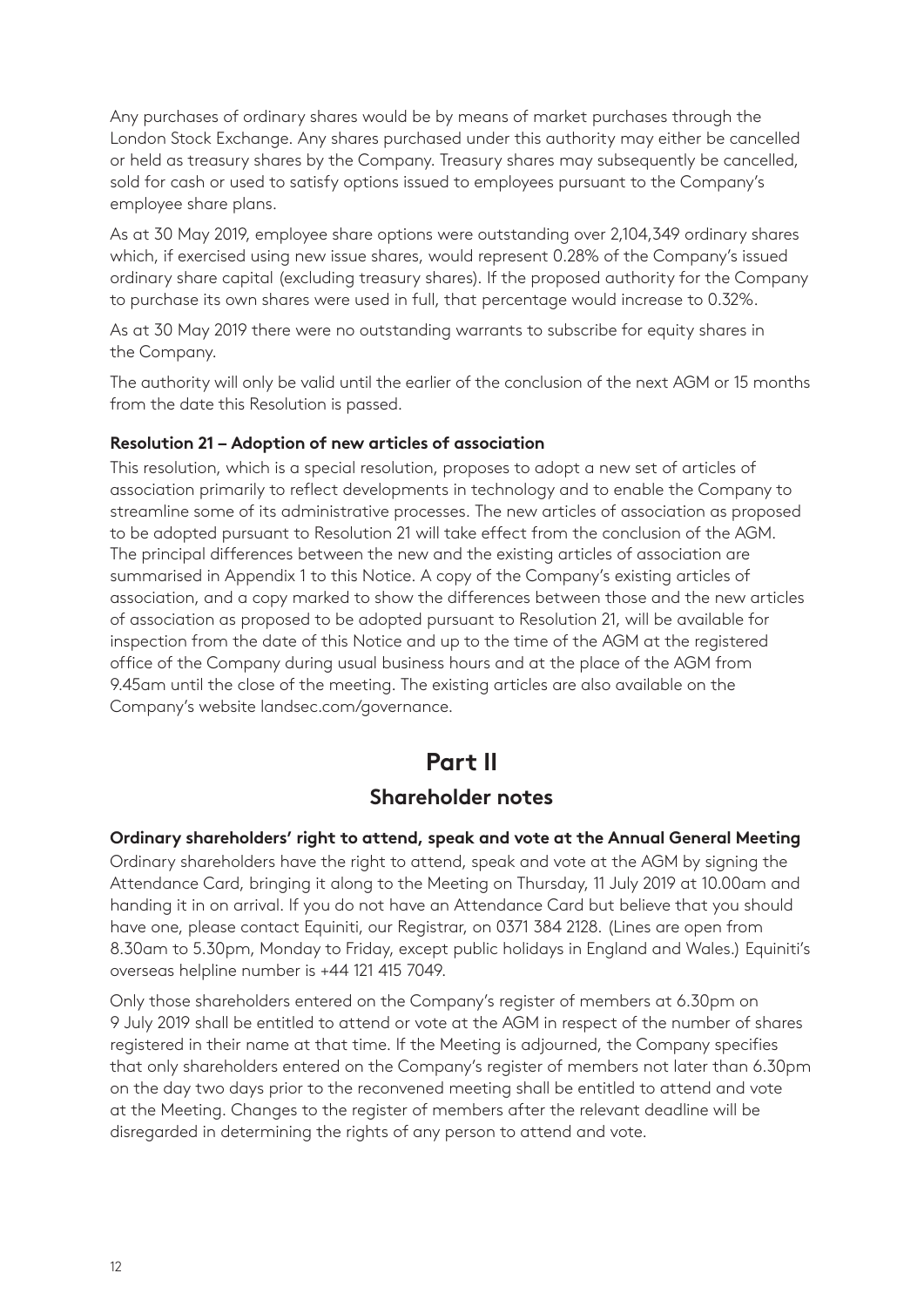Any shareholder attending the Meeting has the right to ask questions. The Company must provide an answer to any such question relating to the business being dealt with at the Meeting but no such answer need be given if (i) to do so would interfere unduly with the preparation for the Meeting or involve the disclosure of confidential information, (ii) the answer has already been given on a website in the form of an answer to a question, or (iii) it is undesirable in the interests of the Company or the good order of the Meeting that the question be answered.

### **Shareholder right to appoint a proxy**

Members are entitled to appoint one or more proxies to exercise all or any of their rights to attend and to speak and vote on their behalf at the Meeting. A proxy need not be a member of the Company.

In the case of joint holders, any one holder may sign the proxy form. The vote of the senior holder who tenders a vote will be counted to the exclusion of the votes of the other joint holders. For this purpose, seniority is determined by the order in which the names appear on the register of shareholders.

A Form of Proxy which may be used to make such appointment and give proxy instructions accompanies this Notice of Meeting. If you do not have a Form of Proxy but believe that you should have one, or if you require additional forms, please contact Equiniti on 0371 384 2128. (Lines are open from 8.30am to 5.30pm, Monday to Friday, except public holidays in England and Wales.) Equiniti's overseas helpline number is +44 121 415 7049. You can only appoint a proxy using the procedures set out in these notes and the notes to the Form of Proxy.

A shareholder may appoint more than one proxy in relation to the AGM provided that each proxy is appointed to exercise the rights attached to a different share or shares held by that member. To do this, that shareholder must complete a separate Form of Proxy for each such proxy appointment. Shareholders can copy their original Form of Proxy or obtain additional Forms from Equiniti. A shareholder appointing more than one proxy should indicate the number of shares for which each proxy is authorised to act on his or her behalf.

To be valid, any Form of Proxy must be received by hand during normal business hours or by post at Equiniti, Aspect House, Spencer Road, Lancing, West Sussex BN99 6DA, England, no later than 10.00am on Tuesday, 9 July 2019 (i.e. 48 hours before the time of the Meeting).

# **Voting electronically by proxy**

Shareholders who prefer to register the appointment of their proxy electronically via the internet can do so through the Equiniti website: sharevote.co.uk where full instructions on the procedure are given. The Voting ID, Task ID and Shareholder Reference Number printed on the Form of Proxy will be required to use this electronic proxy appointment system. Alternatively, shareholders who have already registered with Equiniti's online portfolio service, Shareview, can appoint their proxy electronically by logging on to their portfolio at www.shareview.co.uk using their ID and password. Once logged in, click 'View' on the 'My Investments' page, click on the link to vote then follow the on-screen instructions. A proxy appointment made electronically will not be valid if sent to any address other than those provided or if received after 10.00am on Tuesday, 9 July 2019. Please note that any electronic communication found to contain a computer virus will not be accepted.

You may not use any electronic address provided either in this Notice or any related documents (including the Form of Proxy) to communicate with the Company for any purposes other than those expressly stated.

The return of a completed Form of Proxy, any other such instrument or any CREST Proxy Instruction will not prevent a member attending the AGM and voting in person (in place of their proxy vote) if he/she wishes to do so.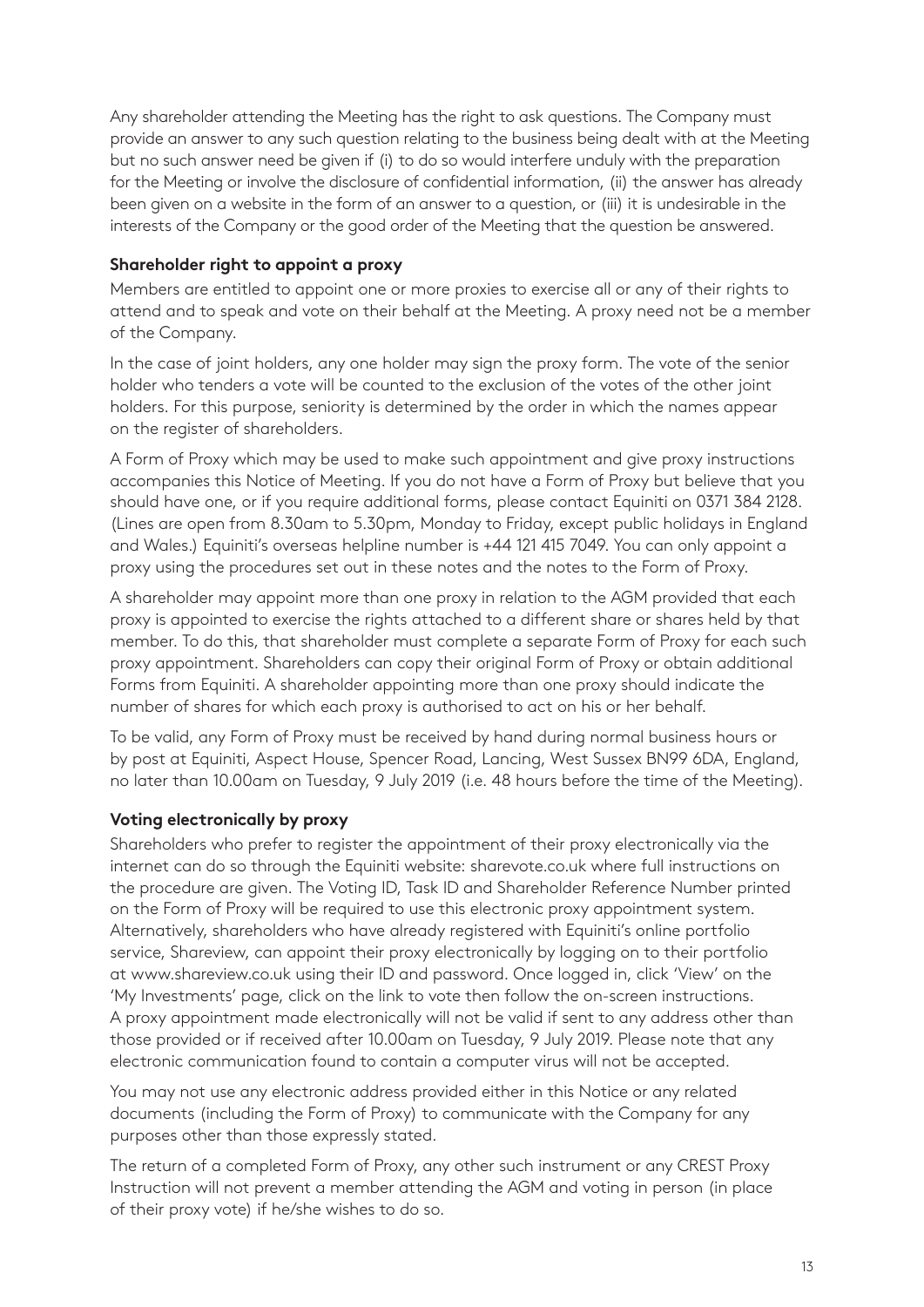#### **Indirect investors**

Any person to whom this Notice is sent who is a person nominated under section 146 of the 2006 Act to enjoy information rights (Nominated Person) may, under an agreement between them and the member by whom they were nominated, have a right to be appointed (or to have someone else appointed) as a proxy for the AGM. If a Nominated Person has no such proxy appointment right or does not wish to exercise it, they may, under any such agreement, have a right to give instructions to the member as to the exercise of voting rights.

The statement of the rights of shareholders in relation to the appointment of proxies above does not apply to a Nominated Person. The rights described in those paragraphs can only be exercised by shareholders of the Company.

#### **CREST**

CREST members who wish to appoint a proxy or proxies through the CREST electronic proxy appointment service may do so for the AGM to be held on 11 July 2019 and any adjournment(s) thereof by using the procedures described in the CREST Manual which can be viewed at www.euroclear.com. CREST personal members or other CREST sponsored members, and those CREST members who have appointed a voting service provider(s), should refer to their CREST sponsor or voting service provider(s), who will be able to take the appropriate action on their behalf.

In order for a proxy appointment or instruction made using the CREST service to be valid, the appropriate CREST message (a CREST Proxy Instruction) must be properly authenticated in accordance with Euroclear UK & Ireland Limited's specifications and must contain the information required for such instructions, as described in the CREST Manual available via www.euroclear.com. The message, regardless of whether it constitutes the appointment of a proxy or an amendment to the instruction given to a previously appointed proxy, must, in order to be valid, be transmitted so as to be received by the issuer's agent (ID RA19) by the latest time(s) for receipt of proxy appointments specified in this Notice.

For this purpose, the time of receipt will be taken to be the time (as determined by the time stamp applied to the message by the CREST Applications Host) from which the issuer's agent is able to retrieve the message by enquiry to CREST in the manner prescribed by CREST. After this time any change of instructions to proxies appointed through CREST should be communicated to the appointee through other means.

CREST members and, where applicable, their CREST sponsors or voting service providers should note that there are no special procedures in CREST for any particular messages. Normal system timings and limitations will, therefore, apply in relation to the input of CREST Proxy Instructions. It is the responsibility of the CREST member concerned to take (or, if the CREST member is a CREST personal member or sponsored member or has appointed a voting service provider(s), to procure that their CREST sponsor or voting service provider(s) take(s)) such action as shall be necessary to ensure that a message is transmitted by means of the CREST system by any particular time. In this regard, CREST members and, where applicable, their CREST sponsors or voting service providers are referred, in particular, to those sections of the CREST Manual concerning practical limitations of the CREST system and timings.

The Company may treat as invalid a CREST Proxy Instruction in the circumstances set out in Regulation 35(5)(a) of the Uncertificated Securities Regulations 2001.

#### **Corporate representatives**

Any corporation which is a member can appoint one or more corporate representatives who may exercise on its behalf all of its powers as a member, provided that they do not do so in relation to the same shares. Such a corporate representative may be asked at the Meeting to produce a certified copy of the Resolution from which their authority is derived.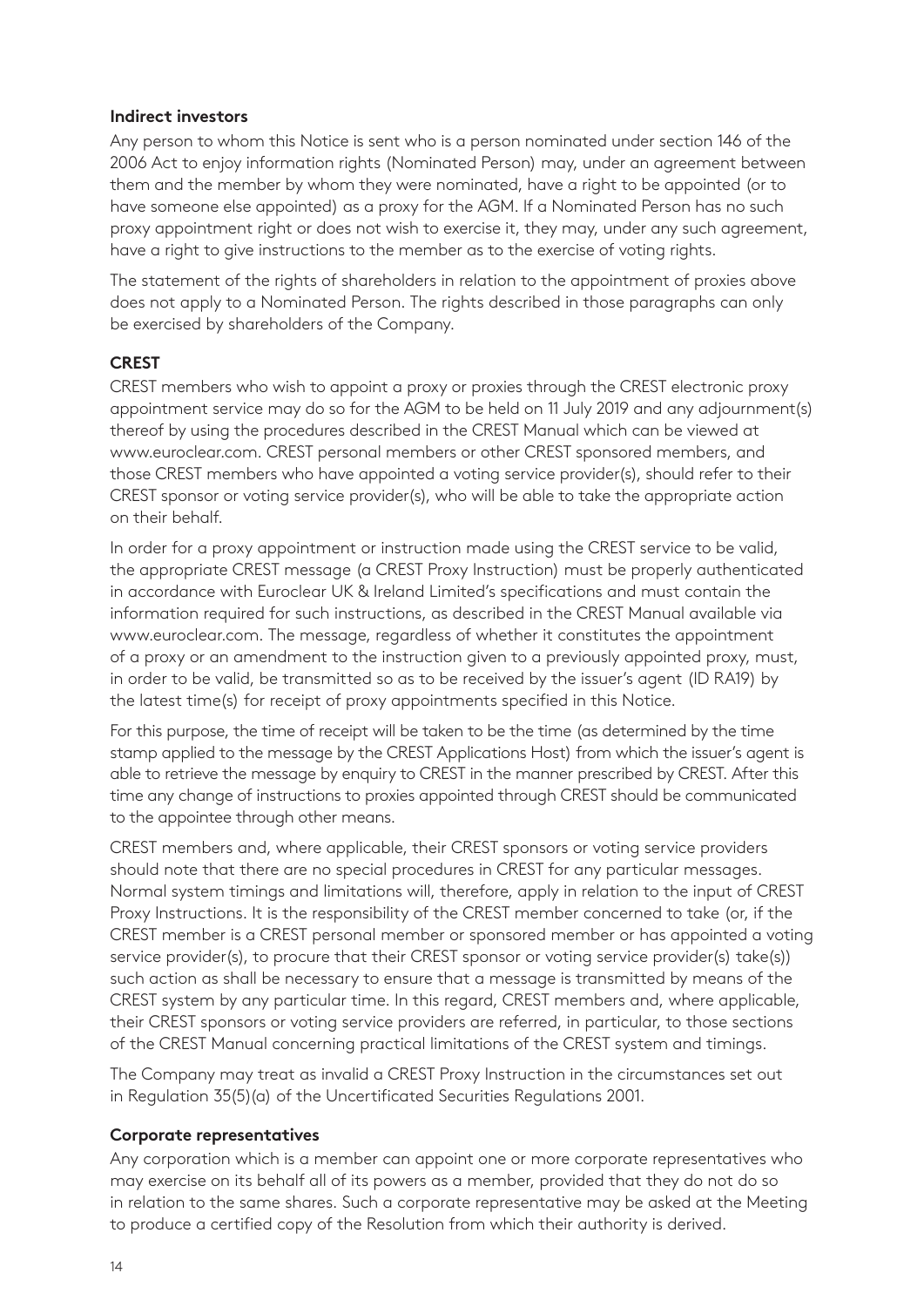## **Information available on Land Securities Group PLC website**

Under section 527 of the 2006 Act, shareholders meeting the threshold requirements set out in that section have the right to require the Company to publish on a website a statement setting out any matter relating to: (i) the audit of the Company's accounts (including the Auditor's Report and the conduct of the audit) that are to be laid before the AGM; or (ii) any circumstance connected with an auditor of the Company ceasing to hold office since the previous meeting at which annual accounts and reports were laid in accordance with section 437 of the 2006 Act. The Company may not require shareholders requesting any such website publication to pay its expenses in complying with sections 527 or 528 of the 2006 Act. Where the Company is required to place a statement on a website under section 527 of the 2006 Act, it must forward the statement to the Company's auditor not later than the time when it makes the statement available on the website. The business which may be dealt with at the AGM includes any statement that the Company has been required to publish on a website under section 527 of the 2006 Act.

The 2019 Annual Report and this Notice are now available on the Company's website: landsec.com/investors. However, this notification of availability is not a substitute for shareholders reading those documents themselves.

# **Total voting rights**

As at 30 May 2019, being the last practicable date prior to the publication of this Notice, the Company's total issued share capital consisted of 751,301,190 ordinary shares carrying one vote each, including 9,839,179 shares held in treasury. Therefore, the total voting rights in the Company as at 30 May 2019 was 741,462,011.

## **Documents available for inspection**

Copies of the Executive Directors' Service Agreements, the Letters of Appointment of the Non-executive Directors and a copy of the Company's existing articles of association and proposed changes to the articles of association are available for inspection at the registered office of the Company during normal business hours from the date of this Notice and will be available at the place and on the day of the Meeting from 9.45am until the conclusion of the AGM.

A copy of this Notice, and any other information required by section 311A of the 2006 Act, will also be displayed on the Company's website: landsec.com from the date of this Notice until the conclusion of the AGM.

# **Appendix 1 – Changes to the Company's articles of association**

It is proposed in Resolution 21 to adopt new articles of association in order to update the Company's existing articles of association, primarily to reflect developments in technology and to enable the Company to streamline some of its administrative processes. The principal changes introduced in the new articles are summarised below. Minor, technical and clarifying changes have not been noted.

# **Hybrid general meetings**

To make it easier for the Company's shareholders to take part in future general meetings and to increase shareholder engagement, the new articles permit the Company to hold 'hybrid' general meetings where shareholders have the option to attend and participate either in person (in a main location or in specified satellite locations) or virtually by electronic means. The new articles will not permit the Company to hold wholly virtual general meetings. Certain consequential changes to facilitate this amendment have been made throughout the new articles.